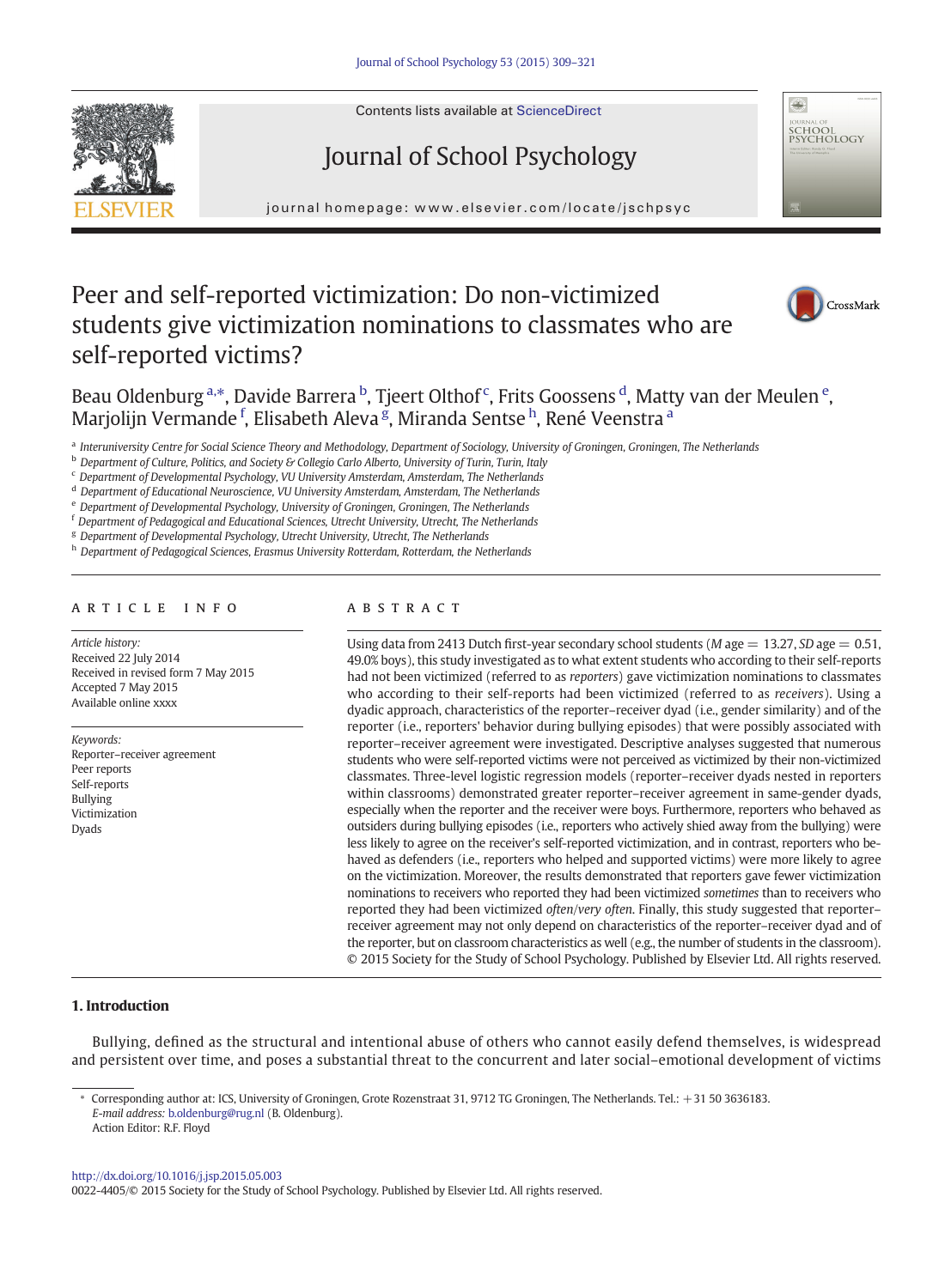[\(Isaacs, Hodges, & Salmivalli, 2008; Olweus, 1993; Scholte, Engels, Overbeek, De Kemp, & Haselager, 2007\)](#page-12-0). Bullying takes place among children and adults, but is especially prominent during middle childhood and early adolescence [\(Olweus, 1993](#page-12-0)). During this developmental period, classrooms are a particularly relevant context for bullying research given that students interact with other students within their classroom on a daily basis.

Over the years, researchers have used different methods, instruments, and informants to identify victims of school bullying [\(Bouman et al., 2012; Graham & Juvonen, 1998; Ladd & Kochenderfer-Ladd, 2002](#page-11-0)). Students' self-reports are the most commonly used and accepted measurement of victimization ([Cook, Williams, Guerra, & Kim, 2009\)](#page-11-0). Advocates of self-reports argue that students themselves provide the most complete and valid reports because they directly experienced their own victimization [\(Ladd &](#page-12-0) [Kochenderfer-Ladd, 2002\)](#page-12-0). However, students' self-reports may be biased, leading to either over-reporting victimization (i.e., students reporting that they are victimized whereas they are not) or under-reporting victimization (i.e., students denying their victimization) [\(Graham & Juvonen, 1998\)](#page-12-0).

Recently, peer reports (i.e., students reporting on each other's victimization) have gained popularity as a means of identifying victimized students as well [\(Cook et al., 2009](#page-11-0)). Studies using peer reports typically aggregate these reports in such a way that they reflect the proportion of classmates who nominated a certain student as a victim. An advantage of this procedure is that multiple observers are used to identify victims [\(Bouman et al., 2012; Ladd & Kochenderfer-Ladd, 2002](#page-11-0)). A disadvantage of using peer reports to measure victimization is that perhaps not all students are equally competent in reporting the victimization of their classmates. For example, it could be that not all students are aware of their classmates' victimization. Even though several studies suggest that most students know that their classmates are victimized and are able to provide accurate information on what happened, this assumption has never been tested explicitly in an empirical study (e.g., [O'Connell, Pepler, & Craig, 1999; Salmivalli, Lagerspetz, Björkqvist,](#page-12-0) [Österman, & Kaukiainen, 1996](#page-12-0)).

In the recent past, many studies have focused on the correspondence between peer and self-reported victimization. These studies generally found that the correlations between the two measurements were moderate at best (e.g., [Bouman et al., 2012; Cornell &](#page-11-0) [Brockenbrough, 2004; Graham & Juvonen, 1998; Ladd & Kochenderfer-Ladd, 2002; Österman et al., 1994\)](#page-11-0). [Ladd and Kochenderfer-](#page-12-0)[Ladd \(2002\)](#page-12-0), for example, found that correlations between peer and self-reported victimization varied from .14 to .42 depending on the age of the respondents.

Using a dyadic approach, the present study further investigated the discrepancies between peer and self-reported victimization. More precisely, this study examined as to what extent students who had not been victimized according to their self-reports (referred to as reporters) gave victimization nominations to classmates who had been victimized according to their self-reports (referred to as receivers). In other words, this study examined whether non-victimized reporters agreed with the receivers' self-reported victimization. This implies that in the present study all non-victimized reporters within a certain classroom reported on every classmate (or receiver) who had been victimized according to his or her self-report. Even though the term 'reporter–receiver agreement' was used, the reporters did not know whether the receivers had reported to be victimized or not.

In the absence of consensus on an objective measurement of victimization, the aim of this study was not to draw conclusions about 'who is right' when peer and self-reports were discrepant, but to investigate as to what extent victimization nominations given by individual reporters were in concordance with the receivers' self-reported victimization. We argue that it is important to further investigate concordance between peer and self-reports because the discrepancies found in previous studies may imply that a substantial share of students who report being victimized are not perceived as victimized by their peers. When students do not perceive their classmates as victimized, they are also unlikely to help and support them. The present study focused on the perception of non-victimized students, because these students may be in a position to intervene and stop their classmates' victimization [\(Salmivalli, 2010](#page-12-0)). Even though research demonstrates that victims can defend each other as well ([Huitsing & Veenstra, 2012\)](#page-12-0), it is plausible that non-victimized students can provide a different type of help than that of victimized students.

Unlike previous studies on this topic, in the present study the correspondence between peer and self-reported victimization was not investigated by comparing self-reports to aggregated peer reports, but to peer reports given by individual reporters. This dyadic approach enabled investigation of characteristics of the reporter–receiver dyad (i.e., gender similarity) and of the reporter (i.e., reporters' behavior during bullying episodes) that were possibly associated with reporter–receiver agreement.

#### 1.1. Giving victimization nominations: characteristics of the reporter–receiver dyad and of the reporter

#### 1.1.1. Reporter–receiver dyad

Students prefer to associate and bond with others who are similar [\(Aboud & Mendelson, 1996; Rubin, Bukowski, & Parker, 2006\)](#page-11-0). Sharing common features enhances communication and makes forming relationships easier. Even when reporters and receivers do not consider themselves as friends, it is plausible that they interact and share information with each other more often when they are similar than when they are dissimilar. Especially, similarity in gender might affect reporter–receiver agreement, because several studies have indicated that gender segregation is strong during childhood and early adolescence and that social interaction predominantly takes place in same-gender peer groups [\(Baerveldt, Van De Bunt, & Vermande, 2014; Rubin et al., 2006; Veenstra, Lindenberg,](#page-11-0) [Munniksma, & Dijkstra, 2010](#page-11-0)). Therefore, it is likely that students in same-gender dyads will have more information about social interaction patterns within their own peer groups than about social interactions involving peers of the opposite gender. Accordingly, it can be expected that reporters were more likely to give victimization nominations to receivers who were self-reported victims when the reporter and the receiver were of the same gender than when they were not of the same gender.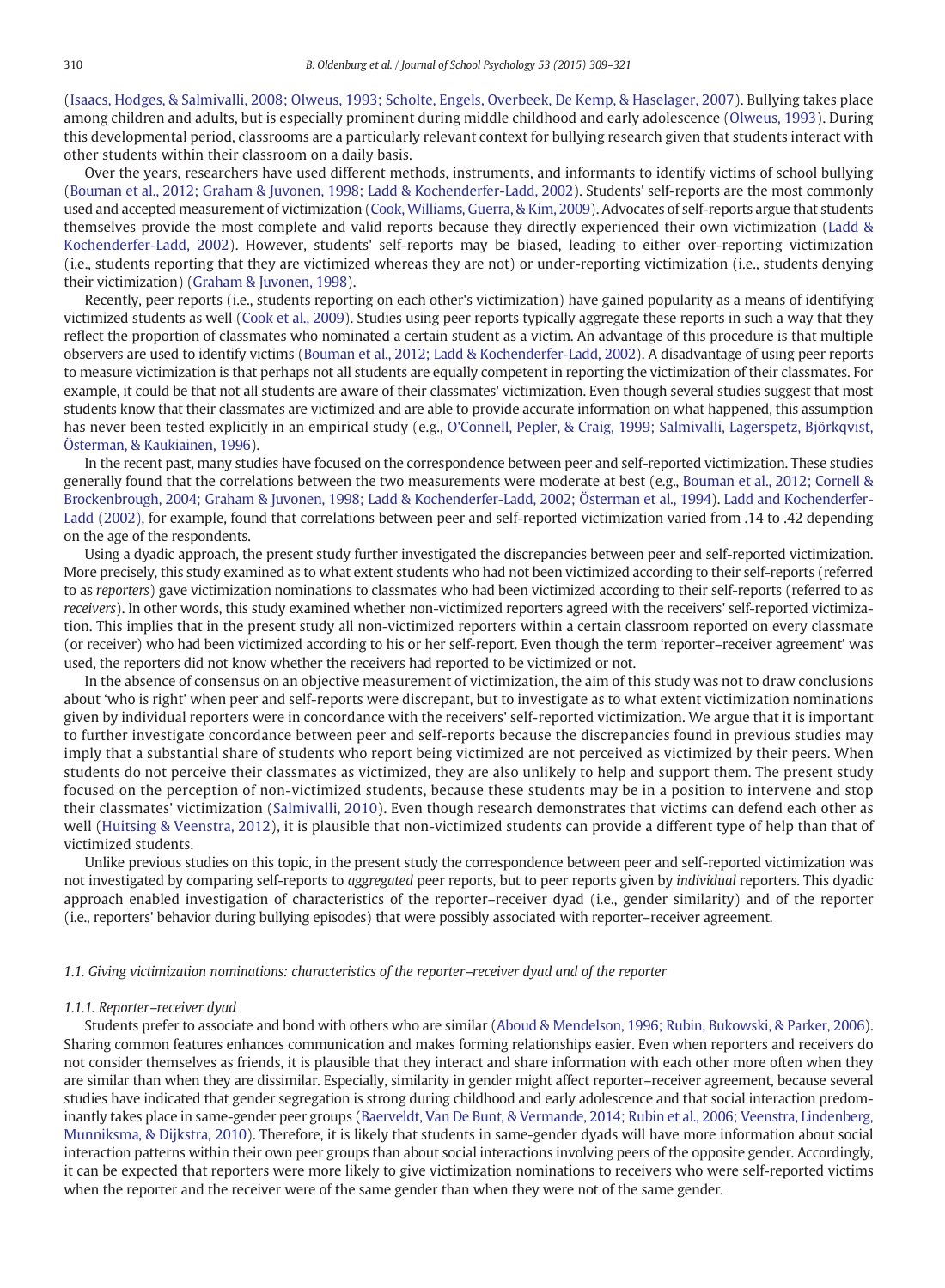#### 1.1.2. Reporters

At the reporter-level, it can be expected that reporter–receiver agreement was associated with how reporters generally behaved during bullying episodes. Scholars agree that bullying is a group phenomenon in which almost all classmates are in some way involved [\(Goossens, Olthof, & Dekker, 2006; Huitsing & Veenstra, 2012; O'Connell et al., 1999; Salmivalli et al., 1996](#page-12-0)). [Salmivalli](#page-12-0) [et al. \(1996\)](#page-12-0) described five roles (apart from victims) that students may take during bullying episodes: bullies, assistants (students who do not initiate the bullying but join after someone else has initiated it), reinforcers (students who support the bully by laughing or cheering), outsiders (students who actively shy away from the bullying), and defenders (students who help and support victims).

One of the most puzzling types of behavior during bullying episodes is behaving as an outsider. Outsiders avoid involvement in bullying in their classroom. Even though several studies (e.g., [Olthof, Goossens, Vermande, Aleva, & Van Der Meulen, 2011;](#page-12-0) [Salmivalli et al., 1996\)](#page-12-0) seem to suggest that outsiders are aware of the victimization in their classroom, this has to our knowledge never been tested in an empirical study. Even when outsiders are aware of the victimization of their classmates, there are several explanations for why they do not intervene when their classmates are bullied. First, fear might play a role in the desire to stay uninvolved. Intervening is risky behavior, and students may be afraid of becoming victimized as well if they intervene. Second, students may fear that teachers or other adults could misinterpret their intervention and think they are participating in the bullying. Third, outsiders may want to help the victim but lack the required social skills to do so. Finally, perhaps outsiders are indifferent toward their classmates' victimization [\(Menesini & Camodeca, 2008](#page-12-0)). However, [Olthof \(2012\)](#page-12-0) found that outsiders anticipated feelings of guilt when they imagined that they had bullied someone. Regardless of outsiders' motives, of the five roles described by [Salmivalli et al. \(1996\)](#page-12-0), outsiders are the least likely to have complete information on the bullying in their classroom.

In contrast, students who bully others or support bullies (i.e., bullies, assistants and reinforcers) are in a good position to observe the bullying and have information about what happened. Despite this, we contend that these students may be likely to underreport the receivers' victimization because they have strong incentives to deny knowledge of the bullying. The idea of being at least partially responsible for a classmate's suffering potentially causes students to experience mental stress and discomfort (i.e., cognitive dissonance). A simple method for eliminating these negative feelings is by denying that certain classmates are actually bullied (Perren, Gutzwiller-Helfenfi[nger, Malti, & Hymel, 2012; Teräsahjo & Salmivalli, 2003\)](#page-12-0). Consistent with this, students who bully others or support the bullies commonly state that it was just a joke, that the victim deserved it, or that the victim even asked for it. [Teräsahjo](#page-12-0) [and Salmivalli \(2003\)](#page-12-0) claimed that bullies are likely to see bullying as a game in which other students are participants rather than victims. By denying that certain behavior is bullying, students can transform the unacceptable harassment of their peers into something that is morally justifiable or even funny ([Perren et al., 2012; Sijtsema, Rambaran, Caravita, & Gini, 2014\)](#page-12-0).

Unlike outsiders, bullies, assistants, and reinforcers, students who defend victims try to improve the victim's situation (e.g., by comforting him or her afterward) ([Salmivalli et al., 1996](#page-12-0)). Students who behave as defenders are actively involved in the bullying process and are likely to be in a good position to observe who is victimized, without having the incentive to deny knowledge of the bullying. In addition, scholars have found that defenders generally have high empathy levels [\(Nickerson, Mele, & Princiotta, 2008](#page-12-0)). Thus, it is plausible that defenders are better at noticing that someone is victimized, even when they were not present during the actual bullying episode.

#### 1.2. Aims and hypotheses of the present study

The main aim of this study was to investigate as to what extent non-victimized students gave victimization nominations to classmates who were self-reported victims. Using a dyadic approach allowed us to investigate characteristics of the reporter–receiver dyad and of the reporter that were possibly associated with reporter–receiver agreement. Based on the reviewed literature, more reporter–receiver agreement was expected in same gender dyads (H1). Furthermore, less reporter–receiver agreement was expected when the reporter tended to behave as an outsider and actively shied away from the bullying (H2). In addition, it was hypothesized that bullies<sup>1</sup> and reinforcers were likely to underreport the receivers' victimization  $(H3)$  because these students had strong incentives to deny knowledge of the bullying. Finally, more reporter–receiver agreement was expected when reporters behaved as defenders (H4). Defenders are actively involved in the bullying process; however, unlike bullies and reinforcers, they are not likely to experience cognitive dissonance when nominating victimized classmates.

### 2. Method

#### 2.1. Participants and procedure

Data from 2413 Dutch first-year secondary school students (49.0% boys, M age = 13.27, SD age = 0.51) in 115 classrooms across 28 schools were used to test the hypotheses. School years in the Netherlands last from the end of August to the beginning of July. The data for the present study were collected during the spring of 2007, implying that the students in the sample had been in the same group of classmates for approximately 7 months. In the Netherlands children usually enter secondary school when they are approximately 12 years old. Approximately 2.7% of the students were between 11 and 12.5 years old, 67.8% were between 12.5 and 13.5 years old, and 29.4% were between 13.5 and 15.5 years old. In the first year of Dutch secondary school, classrooms remain

 $<sup>1</sup>$  No distinction was made between students who behaved as ringleader bullies (i.e., students who initiated the bullying) and assistants (i.e., students who ioined the</sup> bullying after someone else initiated it), because recent studies (e.g., [Reijntjes, Vermande, Goossens, et al., 2013; Reijntjes, Vermande, Olthof, et al., 2013\)](#page-12-0) suggest that the association between behaving as a ringleader bully and assistant is strong.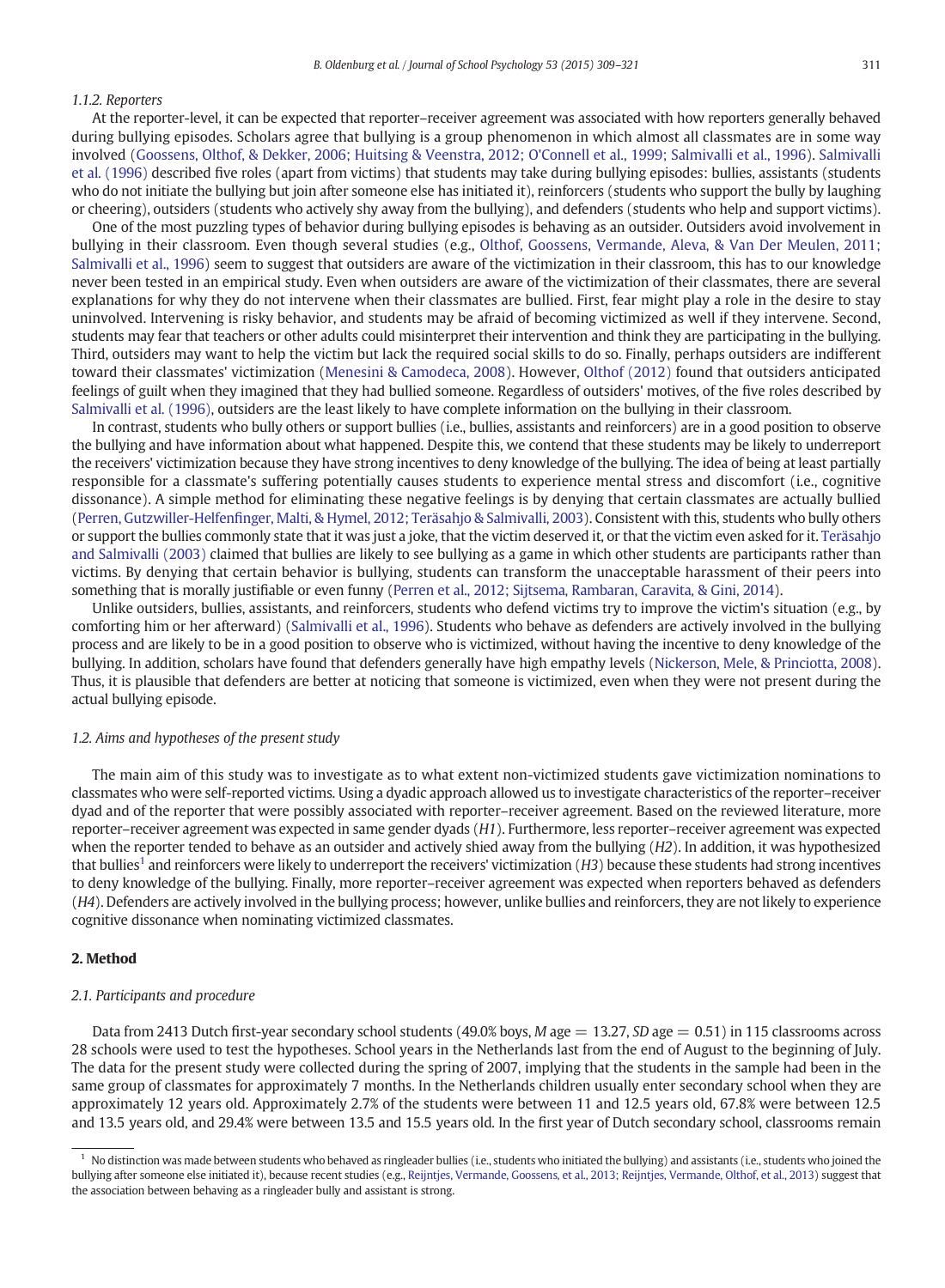stable during the day, and the classroom composition (approximately 20–30 students per classroom) does not vary per subject. Students attend multiple classes with different teachers during the week, but always with the same group of classmates.

After obtaining approval from the schools and teachers, the parents of the students in participating schools were sent a letter with information about the study's aims and procedures. Parents who did not want their children to participate returned a preprinted form to the research team. This passive consent procedure was endorsed by the Ethical Board of the Faculty. Students were asked for their consent before they completed the questionnaire. Participating students could opt out at any point. Of the 2720 students in the participating schools, 11.3% did not receive parental permission, did not want to participate, or were absent during data collection.

Participating students completed web-based questionnaires in their schools' computer labs during regular school hours. The students were instructed to answer the questions with regard to what happened in their classroom within the past few weeks. Trained research assistants were present to give instructions, answer questions, and assist students whenever necessary. Students were reassured that their answers would remain confidential and were instructed not to talk about their answers to others.

#### 2.2. Measures

#### 2.2.1. Dependent variable

The dependent variable was a binary variable  $y_{ii}$  reflecting whether (1) or not (0) reporter *i* gave a victimization nomination to receiver  $j$  (who was a self-reported victim). In other words, the dependent variable reflected whether reporter  $i$  agreed with  $j$ 's self-reported victimization or not. The exact procedure of how reporter i's victimization nomination about receiver j was compared to j's self-reported victimization is explained in the following three sections.

2.2.1.1. Self-reported victimization. Students were divided into non-victimized reporters and victimized receivers based on their self-reported victimization. Self-reported victimization was measured using an adaptation of the global victimization question of the revised Olweus bullying questionnaire ([Olweus, 2010](#page-12-0)). Before students indicated how often they had been victimized, they read a description in which bullying and victimization were explained. In this description, the three core elements of bullying were emphasized: (a) structural, (b) intent to harm, and (c) a power difference between bully and victim, which makes it difficult for victims to defend themselves ([Olweus, 1993\)](#page-12-0). Moreover, the description stressed that bullying is not the same as teasing. All students indicated how often they had been victimized within the classroom context over the past few weeks ( $1 = (almost)$  never,  $2 = rarely$ ,  $3 =$  sometimes,  $4 =$  often, or  $5 =$  very often). Students were instructed to think about "interactions that for instance happened today and in the past weeks, but not about interactions that happened a year ago". Approximately 60.8% of the students in the sample reported that they had (almost) never been victimized in the past few weeks, 18.1% reported that they had rarely been victimized, 15.2% sometimes, 4.9% often, and 1.0% very often.

A subsample was then created in which students who reported that they had been victimized (almost) never or rarely were classified as non-victimized reporters and students who reported that they had been victimized sometimes, often, or very often were classified as victimized receivers. The rationale for dividing students this way is that bullying is a structural phenomenon [\(Solberg](#page-12-0) [& Olweus, 2003\)](#page-12-0). Students who rarely have negative experiences with others, were not regarded as victimized as these interactions were not structural. The victimization of the group of students who according to their self-reports were victimized sometimes was more ambiguous. These students were classified as victimized and a binary variable reflecting that they were victimized sometimes was added to the model in order to assess possible differences between these students and the students who were victimized often/very often.

Table 1 displays the sample sizes of the complete sample (i.e., the sample with dyads between all students) and the subsample (i.e., the sample with only dyads between non-victimized reporters and victimized receivers). As Table 1 illustrates, the subsample contained data from 111 classrooms, rather than from all 115 classrooms of the complete sample. One classroom was excluded from the analyses because none of the 19 students reported that they had been victimized sometimes, often, or very often. In addition, three other classrooms were deleted due to reasons described in the [Descriptive statistics](#page-5-0) section.

2.2.1.2. Peer-reported victimization. Reporter i's victimization nomination concerning receiver *i* was measured using the bullying role nomination procedure (first described in [Olthof et al., 2011\)](#page-12-0), which is an adaptation of the procedure introduced by [Salmivalli et al.](#page-12-0) [\(1996\).](#page-12-0) Before reporters nominated classmates whom they thought had been victimized, they read a description of bullying and victimization. This description started with a definition that included the three core elements of bullying (i.e., structural, intent to harm, and a power difference between bully and victim). Finally, it was explained that bullying may take several forms: physical bullying ("hitting others, kicking, pinching or pushing them"), property attacks ("taking away belongings of others, destroying their belongings, or forcing

#### Table 1

Sample sizes of the complete sample and the subsample.

|                              |                                                                                                                        | Schools  | Classrooms | Reporters        | Receivers                | Dvads          |
|------------------------------|------------------------------------------------------------------------------------------------------------------------|----------|------------|------------------|--------------------------|----------------|
| Complete sample<br>Subsample | All students<br>Reporters: (almost) never or rarely victimized<br>Receivers: sometimes, often or very often victimized | 28<br>28 | -15        | $2413^a$<br>1847 | 2413 <sup>a</sup><br>472 | 57.523<br>7605 |

<sup>a</sup> In the complete sample all students were simultaneously reporters and receivers.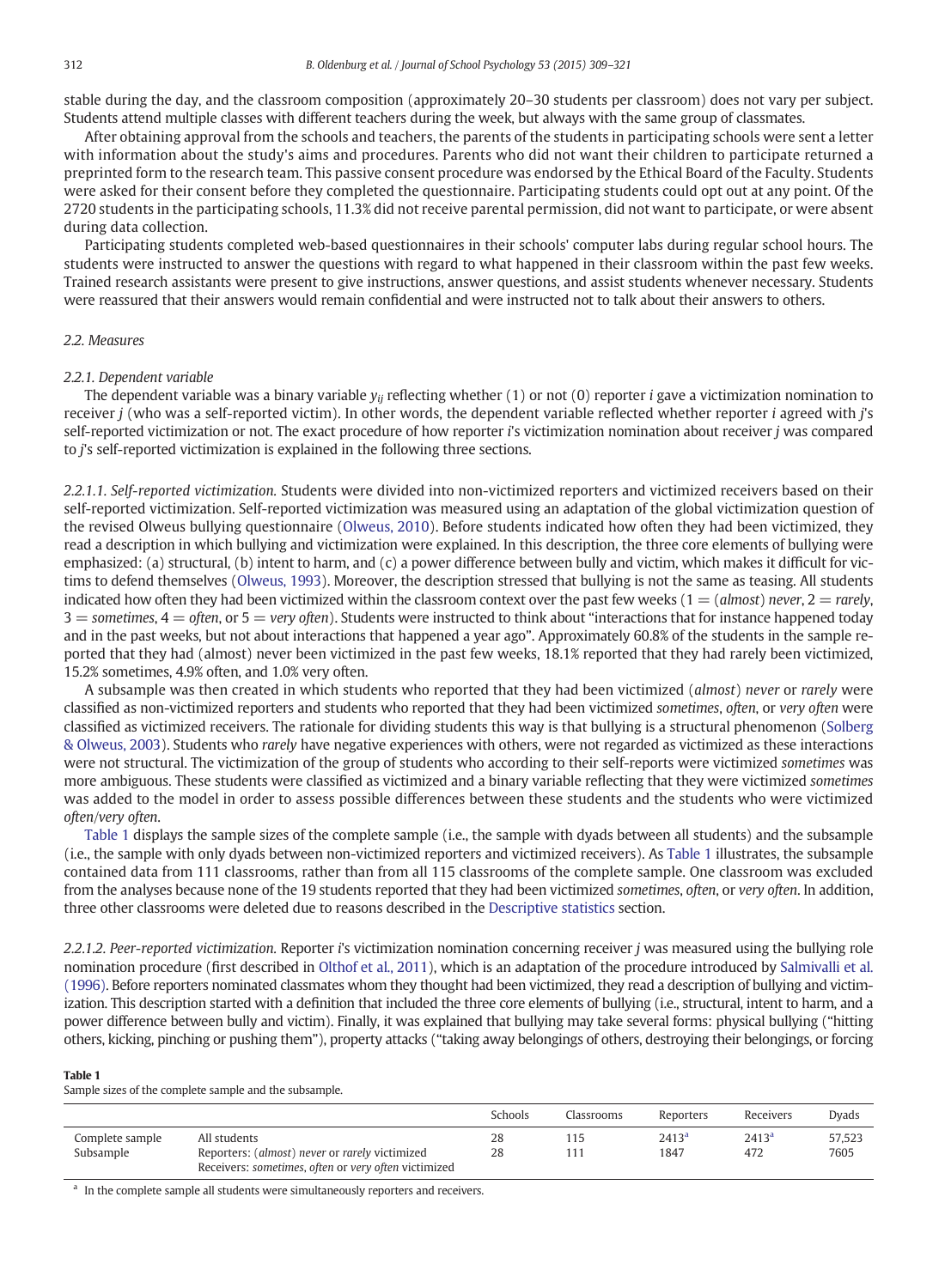them to give certain things ((such as shoes, purse, or money)"), verbal bullying ("insulting or laughing at others, making fun of them, or saying mean things on the Internet"), direct relational bullying ("excluding others from games, ignoring them, purposely not inviting them, walking away from someone who wants to talk or turning one's back on someone who wants to join") and indirect relational bullying ("giving others a bad name, gossiping about them or making sure others will think badly about them"). After reading the description, reporters nominated, for every victimization type, classmates who they thought had been victimized in the described ways. Reporters could nominate a maximum of 10 classmates per victimization type. Receiver j was considered nominated as a victim when reporter i nominated j for at least one of the five types of victimization.

2.2.1.3. Reporter–receiver agreement. Summarizing, from the set of all possible reporter–receiver dyads in the complete sample, a subsample was created consisting of only those dyads in which the receiver had reported to be victimized sometimes, often, or very often and the reporter had reported to be victimized (almost) never or rarely. The dependent variable was a binary dyadic variable taking value 1 whenever reporter *i* nominated receiver *j* for at least one of the five types of victimization.

#### 2.2.2. Independent variables

2.2.2.1. Gender similarity. Reporters' and receivers' gender similarity was measured with three binary variables reflecting whether the reporter–receiver dyad was a boy–boy, boy–girl, or girl–boy dyad (1) or not (0). Girl–girl dyads were treated as the reference group in the analyses.

2.2.2.2. Behavior during bullying episodes. Reporters' behavior during bullying episodes (i.e., behaving as an outsider, bully, reinforcer, and defender) was measured with the proportion of participating classmates in the classroom (in the complete sample) who nominated the reporter for each type of behavior. This measurement is analogous to the bullying role nomination procedure ([Olthof et al., 2011](#page-12-0)). Proportion scores were used to account for differences in classroom size ([Bukowski, Cillessen, & Vel Ásquez,](#page-11-0) [2012\)](#page-11-0). For every reporter, all received nominations for each separate type of behavior were summed and divided by the number of participating classmates. For instance, when a certain reporter received 10 nominations as an outsider within a classroom of 21 participating students, this reporter would score 0.50 on the outsider variable. Using the proportion of participating classmates who nominated a reporter for a certain type of behavior implies that students did not have one specific role, but had scores on all five types of behavior. Moreover, students who received only a few nominations or no nominations at all still had valid scores (e.g., a score of zero).

Before students nominated classmates for the different types of behavior during bullying episodes, they were provided with descriptions of the roles as described by [Olthof et al. \(2011\).](#page-12-0) Nominating classmates thus did not require any prior knowledge about bullying. Outsider behavior was described as actively shying away from bullying in the classroom. Bullying behavior was described as structurally and intentionally harassing others for whom it is not easy to defend themselves. Students could nominate classmates who bully others in one of the five described ways (i.e., physical bullying, property-directed bullying, verbal bullying, direct relational bullying, and indirect relational bullying). For every student, a measurement reflecting the proportion of classmates who nominated him or her for at least one of the five types of bullying was constructed. Furthermore, reinforcing was described as not behaving as a bully, but always being there when a classmate is being bullied, encouraging the bully. Finally, defending was described as comforting victims and trying to make them feel better by being friendly.

#### 2.2.3. Control variables

In the analyses, variables that possibly affected reporter–receiver agreement were taken into account. At the dyadic level, we controlled for whether receivers had reported being victimized sometimes (1) or often/very often (0). Of the receivers who were self-reported victims, 70.6% had reported being victimized sometimes, 24.4% had reported being victimized often, and 5.1% had reported being victimized very often. In the analyses no distinction was made between being victimized often or very often because in many classrooms there were no receivers who reported they had been victimized very often.

At the classroom level, we controlled for classroom size and the total number of self-reported victims (i.e., the number of students who reported to be victimized sometimes, often, or very often). In smaller classrooms, students might know each other better than in larger classrooms, and students might know better if any of the others was victimized [\(Cappella, Neal, & Sahu, 2012](#page-11-0)). Furthermore, it is plausible that it was easier to recognize victimized classmates when many classmates had been victimized than when only a few classmates had been victimized.

#### 2.3. Analyses

Three-level logistic regression models were estimated as the data consisted of reporter–receiver dyads nested in reporters within classrooms. All reporters within each classroom reported on every receiver who had been victimized according to his or her selfreport. This makes the design of the present study analogous to a repeated measures design with multiple receivers per reporter. The models were estimated using the multilevel mixed-effects logistic regression package of Stata 12 (xtmelogit) [\(Rabe-Hesketh &](#page-12-0) [Skrondal, 2012](#page-12-0)). This package uses an adaptive Gaussian quadrature procedure with seven integration points for each level to estimate the models' parameters.

Results for three-level models were compared to results for four-level models (not presented here) with classrooms nested in schools in order to account for possible between-school variance. The variance in reporter–receiver agreement at the school level was negligible; no substantive differences between schools were found. Therefore, the results of the three-level models are presented.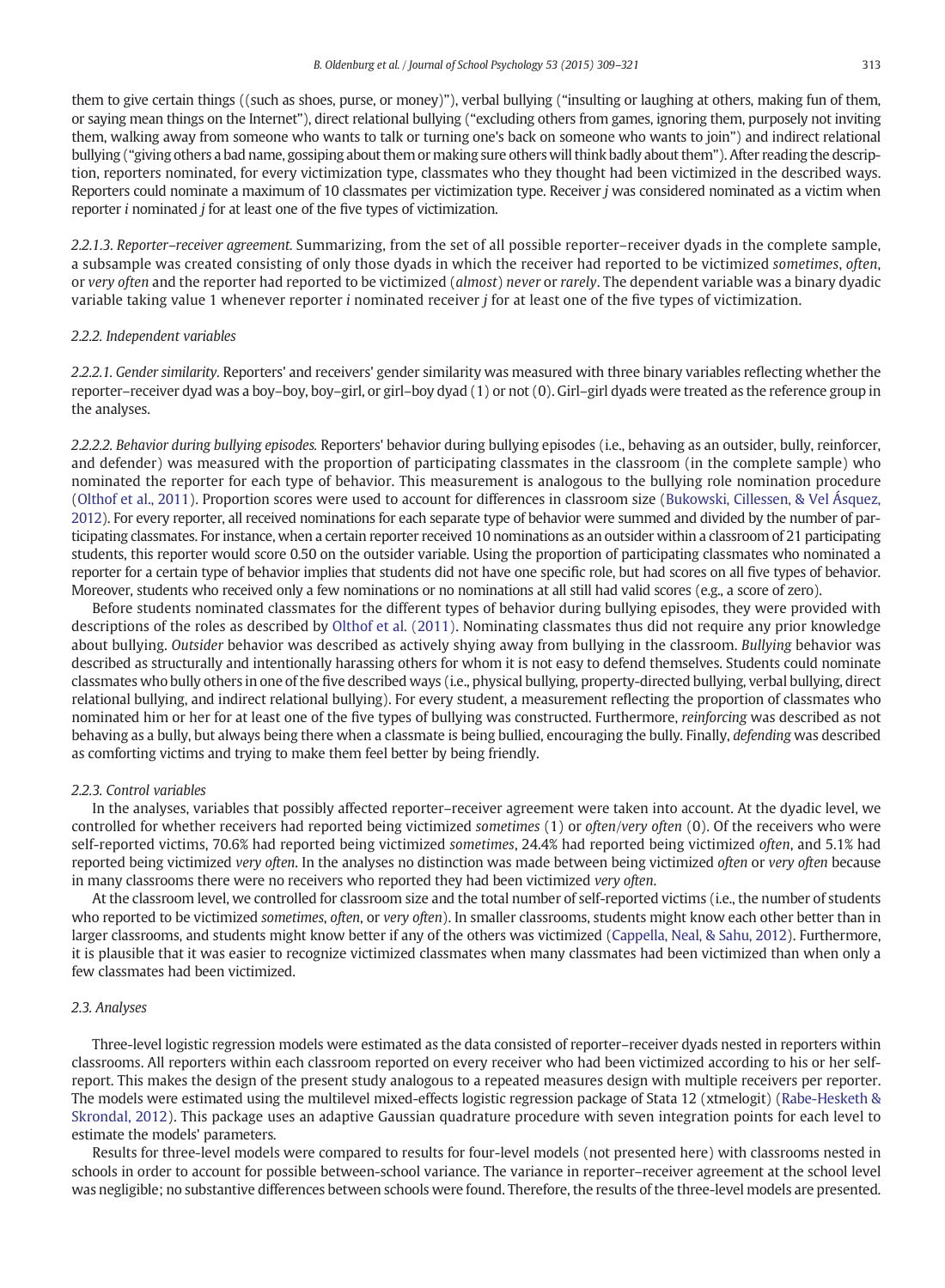<span id="page-5-0"></span>A visual inspection of the independent variables demonstrated that the variables reflecting reporters' behavior during bullying episodes were skewed due to the relatively large proportion of reporters who did not receive nominations for these variables. Approximately 30.9% of the reporters did not receive a single outsider nomination, 35.3% did not receive bully nominations, 46.9% did not receive reinforcer nominations, and 30.5% did not receive defender nominations. To account for this large representation of zeros, a binary variable for each type of behavior during bullying episodes was included, reflecting whether reporters received at least one nomination for this variable (0) or not (1). The results of a model with binary variables were compared to a model without binary variables. No substantive differences between the two models were found. Accordingly, for reasons of parsimony, models without these binary variables are presented.

#### 3. Results

#### 3.1. Descriptive statistics

#### 3.1.1. Reporter–receiver agreement

Fig. 1 displays the distribution of the number of given victimization nominations (per student) in the complete sample (i.e., the sample that was not divided in non-victimized reporters and victimized receivers yet and where all students thus simultaneously were reporters and receivers). As can be seen in Fig. 1, most students nominated five or fewer classmates as victimized.

Students could nominate up to 10 classmates per victimization type, implying that they could theoretically mention 50 names. This explains why for some students in Fig. 1 the number of given victimization nominations exceeded 10. In three classrooms there were more than 10 students who were victimized at least sometimes according to their self-reports. Even though students could nominate up to 10 classmates for each of the five forms of victimization it is possible that students in classrooms with more than 10 self-reported victims wanted to nominate more than 10 victims for one type of victimization and were not able to do so. Therefore, these three classrooms were excluded from the analyses.

In the subsample, all receivers were self-reported victims, which meant that there was reporter–receiver agreement each time reporters gave victimization nominations to the receivers in their classroom. The mean number of given victimization nominations in the subsample was  $1.06$  ( $SD = 1.20$ ) per reporter, whereas the mean number of self-reported victims per classroom was 4.25  $(SD = 2.09)$ . Descriptive analyses at the dyadic-level demonstrated that reporters gave victimization nominations to 26% of the receivers, suggesting that numerous students who were self-reported victims were not perceived as victimized by their classmates. Furthermore, only 3.4% of the reporters gave victimization nominations to all classmates who were self-reported victims, and 41.3% of the reporters did not nominate any of the receivers. Finally, 19.3% of the receivers did not receive a single victimization nomination.

#### 3.1.2. Independent variables

In [Table](#page-6-0) 2, the range, means, and standard deviations of all study variables of the subsample are summarized. Approximately 25% of the dyads were boy–boy dyads, 23% were boy–girl dyads, 27% were girl–boy dyads, and 25% were girl–girl dyads (reference group). The mean proportion of outsider nominations received per reporter was 0.12 ( $SD = 0.14$ ), and the mean proportion of received bully



Fig. 1. Distribution of the number of given victimization nominations (per student) in the complete sample.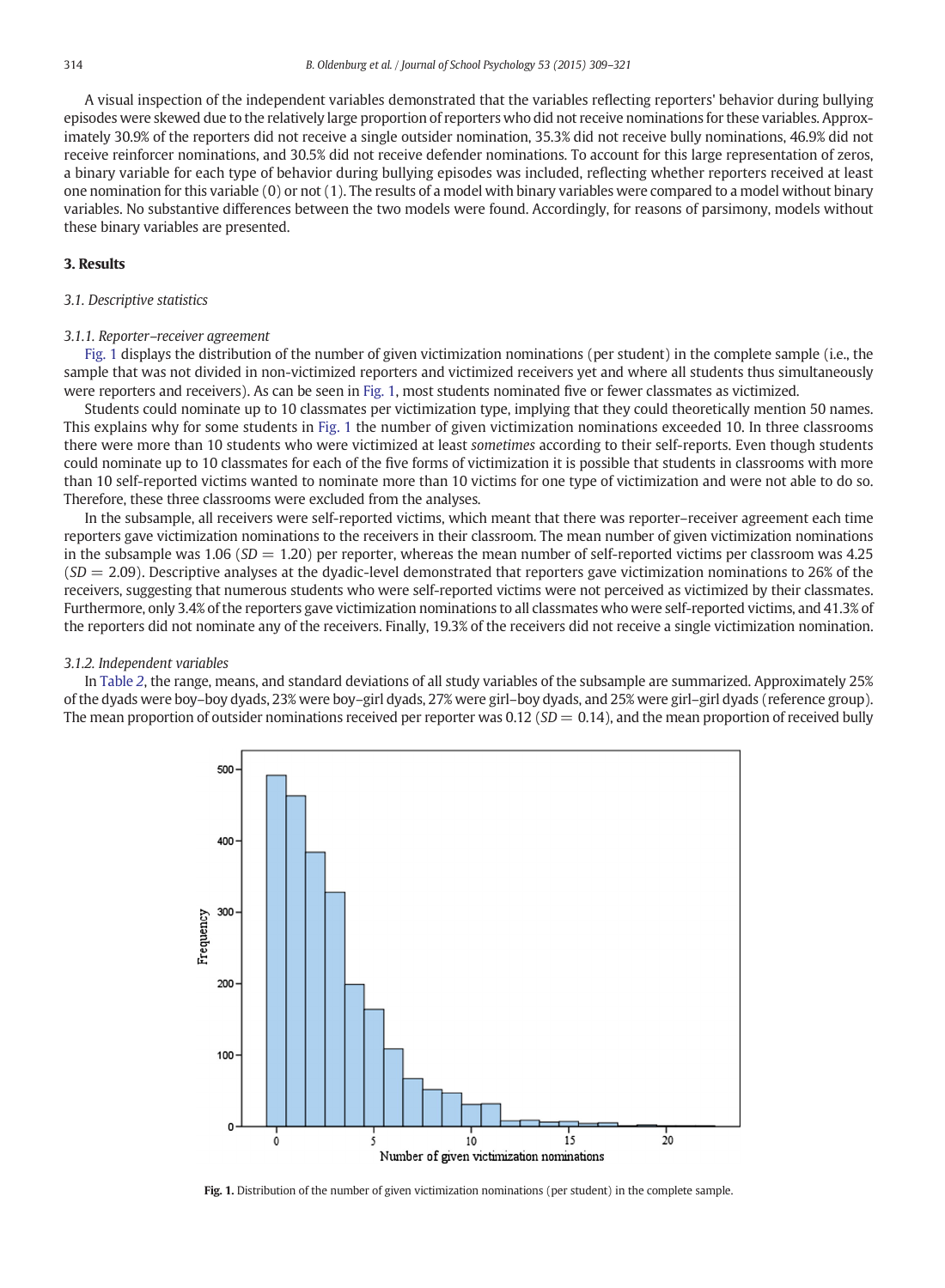<span id="page-6-0"></span>nominations was 0.14 ( $SD = 0.19$ ). Furthermore, the mean proportion of received reinforcer nominations was 0.06 ( $SD = 0.08$ ), and the mean proportion of received defender nominations was  $0.09$  ( $SD = 0.11$ ). Fourteen reporters did not receive nominations for behaving as a bully, reinforcer, outsider, or defender. According to their classmates, these students did not behave in one of the five defined ways during bullying episodes. These students did, however, have valid scores (i.e., zero) on the variables reflecting behavior during bullying episodes, and thus were not excluded from the analyses.

#### 3.2. Bivariate correlations

[Table 3](#page-7-0) displays the bivariate correlations between the continuous reporter-level variables. Reporters who received many outsider nominations received fewer bully nominations ( $r = -0.33$ ,  $p < 0.001$ ,  $n = 1847$ ) and fewer reinforcer nominations  $(r = -0.29, p < 0.001, n = 1847)$ . Furthermore, there were positive relationships between receiving outsider nominations and defender nominations ( $r = 0.33$ ,  $p < 0.001$ ,  $n = 1847$ ) and between receiving bully nominations and reinforcer nominations  $(r = 0.66, p < 0.001, n = 1847)$ . Finally, reporters who received more defender nominations were less often nominated as bullies  $(r = -0.19, p < 0.001, n = 1847)$  or reinforcers  $(r = -0.19, p < 0.001, n = 1847)$ .

#### 3.3. Multilevel logistic regression analyses

#### 3.3.1. Intercept-only model

The first model in [Table 4](#page-8-0) is an intercept-only model that was estimated in order to calculate intraclass correlations [\(Snijders &](#page-12-0) [Bosker, 1999\)](#page-12-0). Intraclass correlations were estimated using the Stata intraclass correlation extension (xtmrho) for the xtmelogit package. This extension estimates intraclass correlations following the logistic multilevel procedure described by [Snijders and](#page-12-0) [Bosker \(1999\)](#page-12-0). Intraclass correlations indicated that approximately 6.5% of the total variance in reporter–receiver agreement could be attributed to differences between reporters and that 16.3% could be attributed to differences between classrooms.

#### 3.3.2. Main effects models

[Table 4](#page-8-0) presents the estimated multilevel logistic coefficients and odds ratios (OR) for reporter–receiver agreement. Model 1 contains control variables only. In Model 2 the independent variables were added. The significant likelihood ratio test in [Table 4](#page-8-0)  $(\chi^2 = 191.48, df = 7, p < 0.001)$  suggests that adding the independent variables significantly increased the fit of the model. Given that the interpretation of multilevel logistic coefficients and odds ratios is not straightforward, the statistically significant effects are also discussed in terms of predicted probabilities. As the effects on the probabilities are not linear, predicted probabilities were presented for specific values of the variables that were statistically significant. These values were compared with the predicted probability of a benchmark model. In this benchmark model, all binary variables were set to the reference categories (i.e., 0), and all continuous variables were centered around their means and set to zero. The variables reflecting behavior during bullying episodes were likewise set to zero, but not centered because their distribution contained meaningful zeros. For theoretical reasons, nonsignificant independent variables were not excluded from the models, and all probabilities were computed using the full model. The benchmark model predicts the probability that a female reporter who had not been nominated for any of the behaviors during bullying episodes gave a victimization nomination to a female classmate who according to her self-report had been victimized often/very often, in an average sized classroom (M number of students in classroom  $=$  23.58) with an average number of victims (*M* number of self-reported victims in classroom  $= 4.25$ ). The predicted probability for this benchmark model was 0.44 (*SD* = 0.16).

#### Table 2

Descriptive statistics of the study variables of the subsample.

|                                                  | Range      | $%$ of 1 |           |
|--------------------------------------------------|------------|----------|-----------|
| Reporter-receiver dyads                          |            |          |           |
| Reporter–receiver agreement (agreement $= 1$ )   | $0 - 1$    | .26      |           |
| Boy-boy dyad                                     | $0 - 1$    | .25      |           |
| Boy-girl dyad                                    | $0 - 1$    | .23      |           |
| Girl-boy dyad                                    | $0 - 1$    | .27      |           |
| Girl-girl dyad (reference group)                 | $0 - 1$    | .25      |           |
| Receiver victimized sometimes (sometimes $= 1$ ) | $0 - 1$    | .71      |           |
|                                                  | Range      | Mean     | <b>SD</b> |
| Reporters                                        |            |          |           |
| Proportion outsider nominations                  | $0 - 0.80$ | .12      | .14       |
| Proportion bully nominations                     | $0 - 1$    | .14      | .19       |
| Proportion reinforcer nominations                | $0 - 0.62$ | .06      | .08       |
| Proportion defender nominations                  | $0 - 0.73$ | .09      | .11       |
| Classrooms                                       |            |          |           |
| Number of students in classroom                  | $10 - 32$  | 23.58    | 5.09      |
| Number of self-reported victims in classroom     | $1 - 10$   | 4.25     | 2.09      |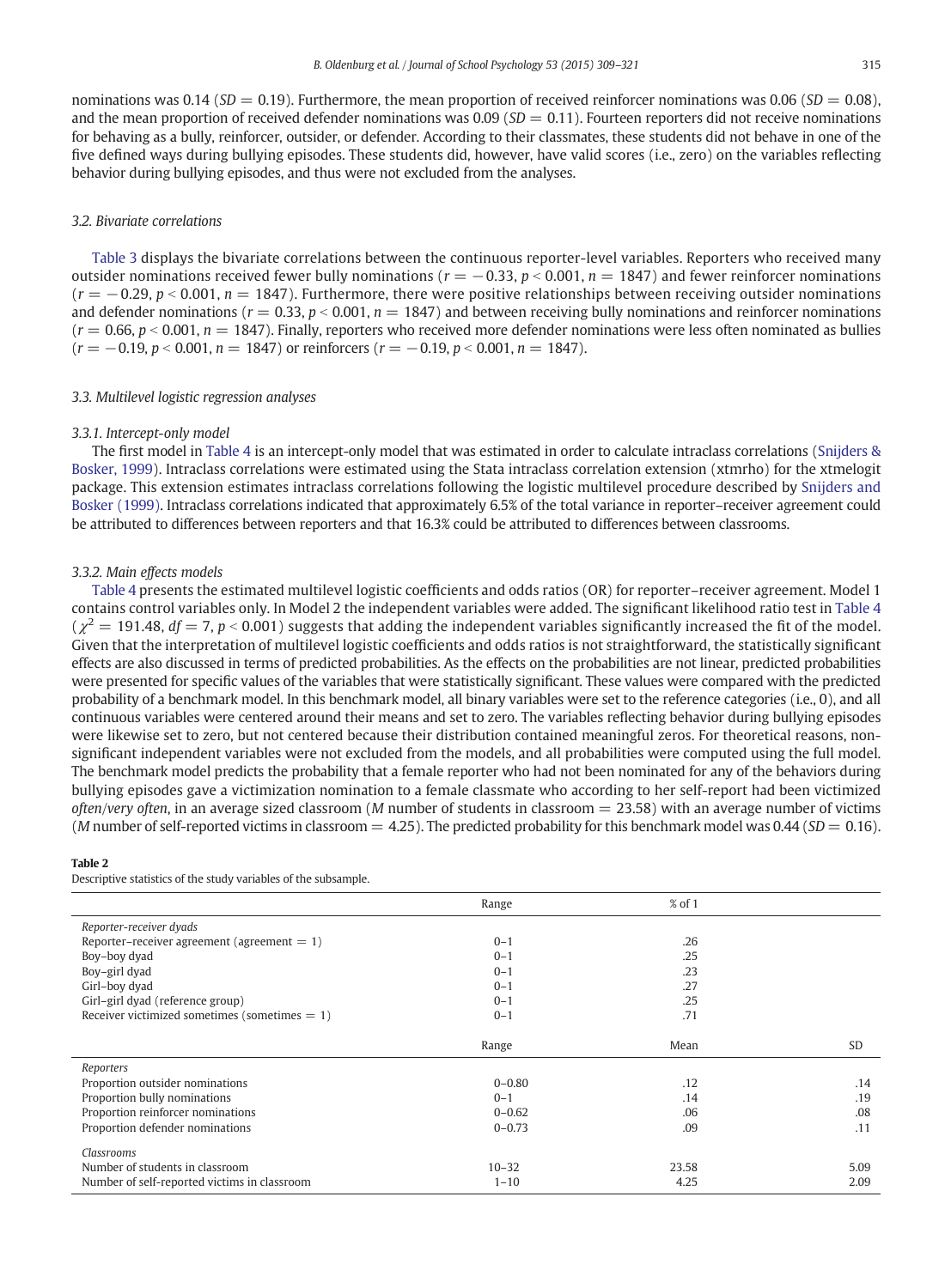#### <span id="page-7-0"></span>Table 3

Bivariate correlations between continuous reporter variables.

|                                                                                                                                                     | . .        |                         | 4                                                                        |
|-----------------------------------------------------------------------------------------------------------------------------------------------------|------------|-------------------------|--------------------------------------------------------------------------|
| 1. Proportion outsider nominations<br>2. Proportion bully nominations<br>3. Proportion reinforcer nominations<br>4. Proportion defender nominations | $-0.33***$ | $-0.29***$<br>$0.66***$ | $0.33***$<br>$-0.19***$<br>$-0.19***$<br>$\hspace{0.1mm}-\hspace{0.1mm}$ |

#### \*\*\*  $p < .001$ .

3.3.2.1. Characteristics of the reporter–receiver dyad. It was expected that there would be greater reporter–receiver agreement in samegender dyads (H1). [Table 4](#page-8-0) (Model 2) displays that when the reporter and the receiver were boys, it was more likely that they agreed regarding the receiver's victimization than when they both were girls (OR = 1.59,  $p < 0.001$ ). The predicted probability of reporterreceiver agreement in a boy–boy dyad (and all other values set as in the benchmark model) was 0.54 ( $SD = 0.16$ ), 10 percentage points higher than the predicted probability of the benchmark. When the reporter was a boy and the receiver was a girl, it was less likely that there would be reporter–receiver agreement than when they both were girls ( $OR = 0.54$ ,  $p < 0.001$ ). The predicted probability in this case dropped to 0.31 ( $SD = 0.14$ ). Finally, there was less reporter–receiver agreement when the reporter was a girl and the receiver was a boy than when they were both girls ( $OR = 0.81$ ,  $p = 0.02$ ). The predicted probability of a girl nominating a boy was 0.39 ( $SD = 0.16$ ; again, with all other values set as in the benchmark model).

3.3.2.2. Reporter characteristics. At the reporter-level, it was expected that outsiders, students who actively shy away from the bullying in their classroom, would be less likely to agree on the receivers' self-reported victimization (H2). [Table 4](#page-8-0) provides support for this hypothesis (OR  $= 0.25$ ,  $p < 0.001$ ). When reporters received more outsider nominations, they were less likely to give victimization nominations to receivers who were self-reported victims. The predicted probability for reporters who received a mean proportion of outsider nominations (i.e., 0.12) was 0.40 ( $SD = 0.16$ ). Compared to the benchmark probability, the difference in percentage points (4) is small due to the large proportion of reporters who did not receive any nominations for this variable (i.e., 0.31). When the maximum value of the outsider variable (i.e., 0.80) is used to compute the predicted probabilities, the predicted probability decreased to 0.22 ( $SD = 0.11$ ), 22 percentage points lower than the benchmark probability.

Although it was hypothesized that reporters who had received many bully and reinforcer nominations were likely to underreport the receivers' victimization (H3), because these students actively participated in the bullying and therefore had strong incentives to deny knowledge of the bullying, no support for such a relationship was found. The bivariate correlation between the received proportion of bully nominations and the received proportion of reinforcer nominations was high ( $r = 0.66$ ,  $p < 0.001$ ,  $n = 1847$ ) (see Table 3). It was investigated whether including both the bully variable and the reinforcer variable led to collinearity problems by adding these variables separately to the model. The results of these models were largely similar to the results of the model presented here.

As expected (H4), the data demonstrate a higher probability that reporters agreed with the receivers' self-reported victimization when the reporters received more defender nominations (OR  $= 2.71$ ,  $p = 0.01$ ). Similarly to the predicted probabilities for the outsider variable, predicted probabilities were computed for the mean and maximum values on the defender variable. The predicted probability for a reporter who had received a mean proportion of defender nominations (i.e., 0.09) was 0.46 ( $SD = 0.16$ ), which was only a 2 percentage point difference from the benchmark probability. The predicted probability for a reporter who had been nominated by 73% of the participating classmates (the maximum value of the defender variable) was 0.60 ( $SD = 0.16$ ), 16 percentage points higher than the benchmark model.

3.3.2.3. Control variables. In the analysis, variables that possibly influenced reporter–receiver agreement were taken into account. At the dyadic-level, lower reporter–receiver agreement was found when the receiver had reported to be victimized sometimes  $(OR = 0.32, p < 0.001)$  than when the receiver had reported to be victimized often/very often. A closer inspection revealed that reporters agreed with the receivers' victimization in 20.3% of the cases when the receivers reported they had been victimized sometimes, in 36.1% of the cases when the receiver had been victimized often, and in 54.5% when the receiver had been victimized very often. The predicted probability for reporter–receiver agreement when the receiver had reported to be victimized sometimes was 0.22 ( $SD = 0.11$ ). Ceteris paribus, the probability that reporters agreed with the receivers' self-reported victimization was 22 percentage points lower for receivers who reported they had been victimized sometimes than for those who reported they had been victimized often/very often.

Interaction terms between the binary variable reflecting that the receiver had reported being victimized sometimes and the independent variables were included to investigate whether the relationship between these independent variables and the dependent variable differed for the group of receivers who had reported to be victimized sometimes compared to those who had reported to be victimized often/very often. Only the interaction term with the number of self-reported victims per classroom was significant. showing that the slope of the relationship between the number of self-reported victims per classroom and the logit of reporter–receiver agreement was positive and significant for the sometimes group and negative and not significant for the *often/very often group*. In other words, reporters were more likely to give victimization nominations to receivers who had reported being victimized sometimes when there were more self-reported victims in the classroom. This interaction term is presented in Model 3 in [Table 4](#page-8-0).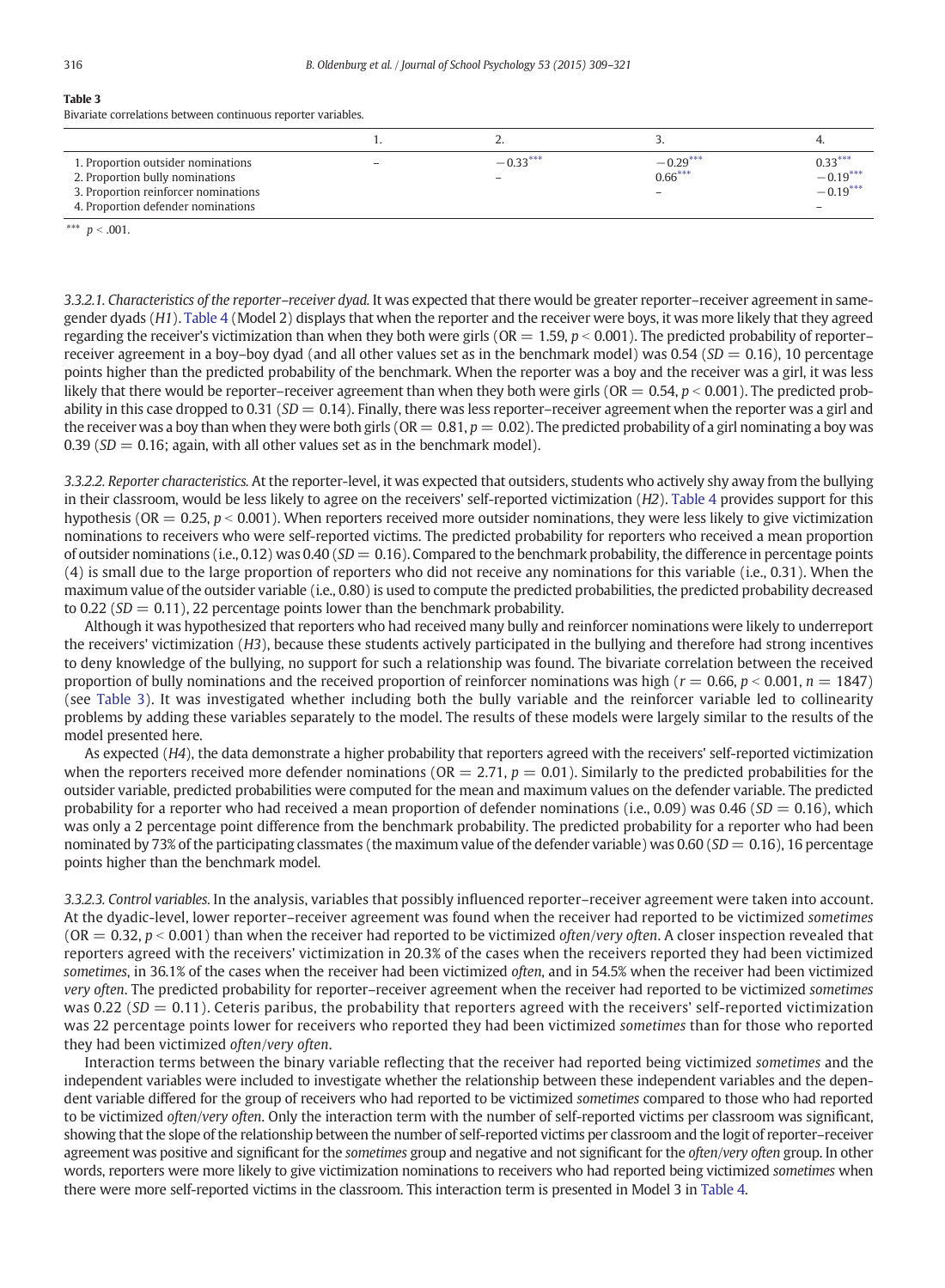#### <span id="page-8-0"></span>Table 4

#### Estimated multilevel logistic coefficients and odd ratios for reporter–receiver agreement (N <sup>=</sup> 111 classrooms, 1847 reporters, 7605 reporter–receiver dyads).

|                                                                                                                                                                                            | Intercept-only model |              |           | Model 1  |                                  |              | Model 2      |                 |                                                  |                              | Model 3                      |                                        |                                                  |                              |                              |                                        |
|--------------------------------------------------------------------------------------------------------------------------------------------------------------------------------------------|----------------------|--------------|-----------|----------|----------------------------------|--------------|--------------|-----------------|--------------------------------------------------|------------------------------|------------------------------|----------------------------------------|--------------------------------------------------|------------------------------|------------------------------|----------------------------------------|
| Parameters                                                                                                                                                                                 | D                    | <b>SE</b>    | <b>OR</b> | z        | b.                               | SE           | <b>OR</b>    | Z               | n                                                | SE                           | <b>OR</b>                    | z                                      | h                                                | SE                           | <b>OR</b>                    | Z                                      |
| Intercept                                                                                                                                                                                  | $-1.21***$           | 0.09         | 0.30      | $-13.60$ | $-0.47***$                       | 0.09         | 0.62         | $-5.15$         | $-0.36*$                                         | 0.14                         | 0.70                         | $-2.59$                                | $-0.24$                                          | 0.14                         | 0.79                         | $-1.66$                                |
| Reporter-receiver dyads<br>Boy-boy dyad<br>Boy-girl dyad<br>Girl-boy dyad<br>Receiver victimized sometimes (sometimes $= 1$ )                                                              |                      |              |           |          | $-1.08***$                       | 0.07         | 0.34         | $-15.95$        | $0.46***$<br>$-0.61***$<br>$-0.21$<br>$-1.14***$ | 0.10<br>0.11<br>0.09<br>0.07 | 1.59<br>0.54<br>0.81<br>0.32 | 4.51<br>$-5.71$<br>$-2.25$<br>$-16.48$ | $0.50***$<br>$-0.61***$<br>$-0.18$<br>$-1.34***$ | 0.10<br>0.11<br>0.09<br>0.08 | 1.64<br>0.55<br>0.84<br>0.26 | 4.81<br>$-5.65$<br>$-1.93$<br>$-16,40$ |
| Reporters<br>Proportion outsider nominations<br>Proportion bully nominations<br>Proportion reinforcer nominations<br>Proportion defender nominations                                       |                      |              |           |          |                                  |              |              |                 | $-1.40***$<br>0.15<br>0.27<br>$1.00^*$           | 0.31<br>0.25<br>0.55<br>0.39 | 0.25<br>1.16<br>1.32<br>2.71 | $-4.48$<br>0.61<br>0.50<br>2.56        | $-1.42***$<br>0.14<br>0.28<br>1.02               | 0.31<br>0.25<br>0.55<br>0.39 | 0.24<br>1.15<br>1.32<br>2.77 | $-4.52$<br>0.55<br>0.50<br>2.58        |
| Classrooms<br>Number of students in classroom <sup>a</sup><br>Number of self-reported victims in classroom <sup>a</sup><br>Number of self-reported victims * receiver victimized sometimes |                      |              |           |          | $-0.08$<br>0.07                  | 0.02<br>0.04 | 0.93<br>1.07 | $-4.65$<br>1.72 | $-0.08***$<br>0.08                               | 0.02<br>0.04                 | 0.92<br>1.08                 | $-4.53$<br>1.84                        | $-0.08***$<br>$-0.04$<br>$0.18***$               | 0.02<br>0.05<br>0.04         | 0.92<br>0.96<br>1.19         | $-4.47$<br>$-0.90$<br>4.92             |
| Classroom variance<br>Reporter variance<br>Likelihood ratio test $\chi^2(df)$                                                                                                              | 0.70<br>0.28         | 0.13<br>0.06 |           |          | 0.55<br>0.36<br>288.02***<br>(3) | 0.11<br>0.07 |              |                 | 0.59<br>0.36<br>191.48***<br>(7)                 | 0.11<br>0.07                 |                              |                                        | 0.63<br>0.37<br>24.58***<br>(1)                  | 0.12<br>0.07                 |                              |                                        |

<sup>a</sup> Variable centered around the mean over classrooms.<br>
<sup>\*</sup>  $p < 0.05$ .

\*\*  $p < 0.01$ .<br>\*\*\*  $p < 0.001$ .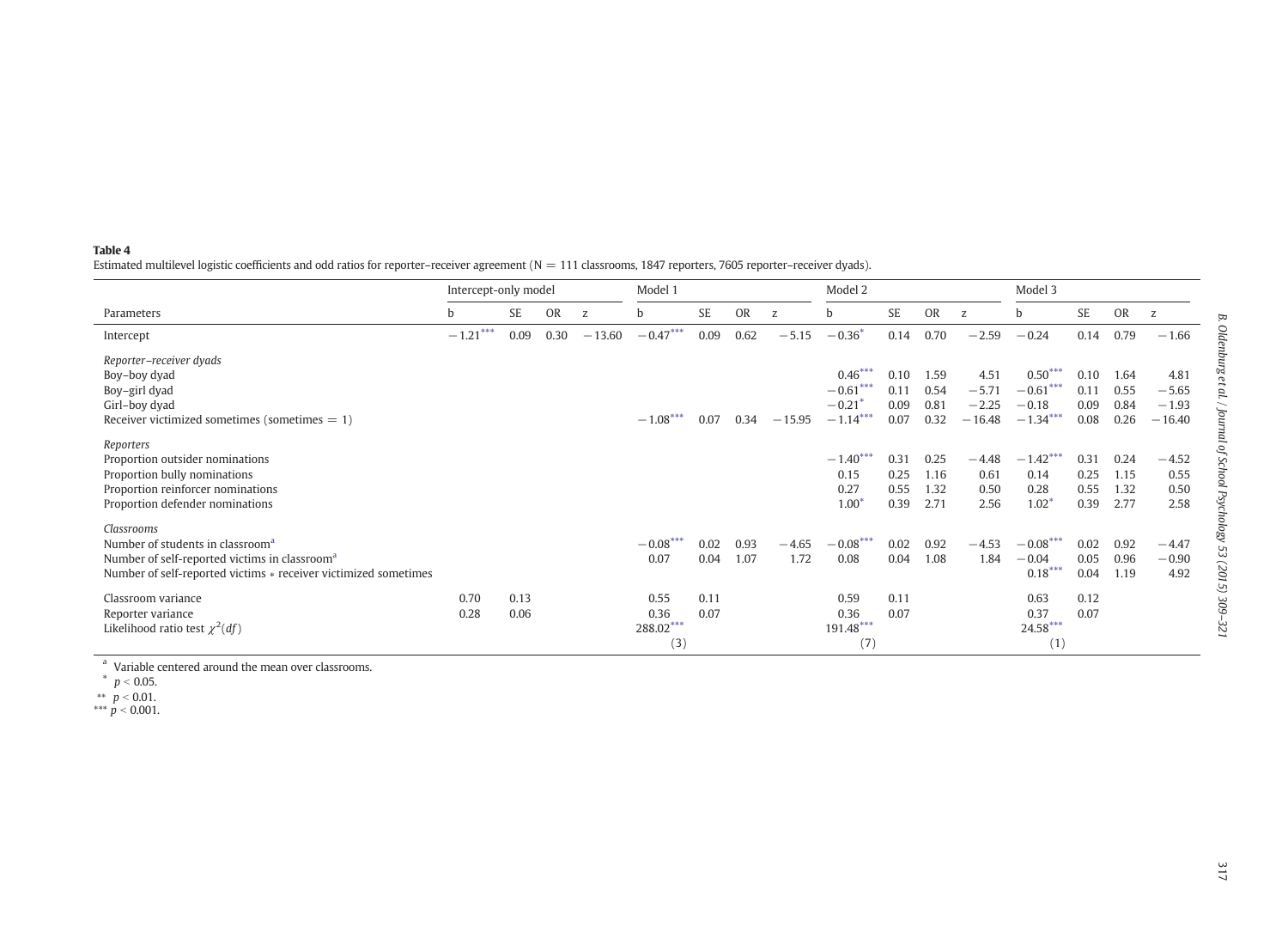At the classroom-level, lower probability for reporter–receiver agreement was found in larger classrooms ( $OR = 0.92$ ,  $p < 0.001$ ) (Model 2). To interpret this effect, two predicted probabilities were computed, corresponding to the minimum and maximum values of this variable. The benchmark predicted probability refers to the mean values of all continuous variables; in this case, the mean number of students per classroom was 23.58. Keeping all other variables constant, the predicted probability for a dyad within the smallest classroom (minimum number of students = 10) was  $0.67$  ( $SD = 0.15$ ) whereas the predicted probability for a dyad within the largest classroom (maximum number of students in classroom  $=$  32) was 0.30 (SD  $=$  0.14).

#### 4. Discussion

Using data from 2413 Dutch first-year secondary school students in 115 classrooms across 28 schools, this study investigated as to what extent students who had not been victimized according to their self-reports (referred to as reporters) gave victimization nominations to classmates who had been victimized according to their self-reports (referred to as receivers). Instead of comparing selfreported victimization to aggregated peer reports, as frequently done in previous studies on this topic, a dyadic approach was used and self-reports were compared to victimization nominations given by individual reporters. This approach allowed us to investigate characteristics of both the reporter–receiver dyad and the reporter that were possibly associated with reporter–receiver agreement.

#### 4.1. Discrepancies between peer reports and self-reports

Consistent with earlier studies in which aggregated peer reports and self-reports were compared (e.g., [Bouman et al., 2012; Cornell](#page-11-0) [& Brockenbrough, 2004; Graham & Juvonen, 1998; Ladd & Kochenderfer-Ladd, 2002; Österman et al., 1994\)](#page-11-0), the results of the current study highlighted discrepancies between peer and self-reported victimization. That is, self-reports identified substantially more victims per classroom than peer reports. Moreover, only a few reporters gave victimization nominations to all victimized receivers, and almost half of the reporters did not nominate a single self-reported victim. Furthermore, it was found that a substantial number of students who were self-reported victims were not nominated as victimized by any of their classmates.

These findings are of potential concern as they may suggest that victimized students are not recognized as victims by their classmates. However, it is also possible that the discrepancies between peer and self-reported victimization may be due to receivers reporting that they had been victimized whereas they actually had not (i.e., 'paranoid' receivers, [Graham & Juvonen, 1998\)](#page-12-0). In the current design, as in nearly all studies on this topic, it was impossible to disentangle why peer and self-reports were discrepant [\(Bouman et al., 2012; Cornell & Brockenbrough, 2004; Graham & Juvonen, 1998; Ladd & Kochenderfer-Ladd, 2002; Österman et al.,](#page-11-0) [1994\)](#page-11-0). Given that there is no consensus on an objective method for determining whether a student is actually victimized, a rational guideline for identifying victims would be to take students who have reported being victimized seriously, even though others do not perceive these students as victimized. Moreover, when classmates report that a certain student has been victimized but the student did not report being victimized, this information should be taken seriously as well, because students might deny their own victimization ([Graham & Juvonen, 1998\)](#page-12-0). In short, we contend that when students report they have been victimized, or are reported as victims by others, they should be considered victimized.

#### 4.2. Characteristics of the reporter–receiver dyad and of the reporter

An important advantage of this study compared to studies using aggregated peer nominations was the dyadic approach. Using a dyadic approach made it possible to investigate factors contributing to discrepancies between peer reports and self-reports. The results supported the idea that discrepancies between peer and self-reports can, at least to some extent, be attributed to characteristics of the reporter–receiver dyad and to differences between reporters. As expected, more reporter–receiver agreement was found in same gender dyads, and in particular in boy–boy dyads. An explanation could be that children and early adolescents predominantly interact in peer groups of the same gender and, consequently, are more likely to have information about social interaction patterns within their peer groups than about social interactions involving peers of the other gender ([Baerveldt et al., 2014; Rubin et al.,](#page-11-0) [2006](#page-11-0)). Furthermore, an additional explanation for why greater reporter–receiver agreement was found in boy–boy dyads is that victimization among boys is perhaps easier to recognize than victimization among girls. Research suggests that boys tend to bully more directly (e.g., hitting or kicking), whereas bullying among girls often has a more indirect or secretive nature (e.g., gossiping; [Smith, Cowie, Olafsson, & Liefooghe, 2002\)](#page-12-0).

In terms of reporter characteristics, the results indicated a negative association between receiving outsider nominations and reporter–receiver agreement. Based on previous studies, it was expected that outsiders were aware of the bullying in their classroom, but that they, for various reasons, avoided getting actively involved in it and, as a result, were the least likely of all roles (i.e., behaving as an outsider, bullying, reinforcing, and defending) to have information about what happened. The results of this study call into question the extent to which outsiders actually know about the bullying among their classmates. An alternative explanation for why students who received more nominations as outsiders were less likely to give victimization nominations to the receivers who were self-reported victims is that these students knew which classmates had been victimized, but their desire to stay uninvolved in the bullying episodes in their classroom was so strong that they denied the victimization, and did not provide names of victimized classmates.

The extent to which outsiders are aware of the bullying in their classroom and are willing to report it is an important topic for future research, as outsiders are a frequently targeted group in anti-bullying interventions (e.g., the Finnish KiVa anti-bullying program, the Olweus Bullying Prevention Program). These interventions aim to stimulate outsiders to help and defend their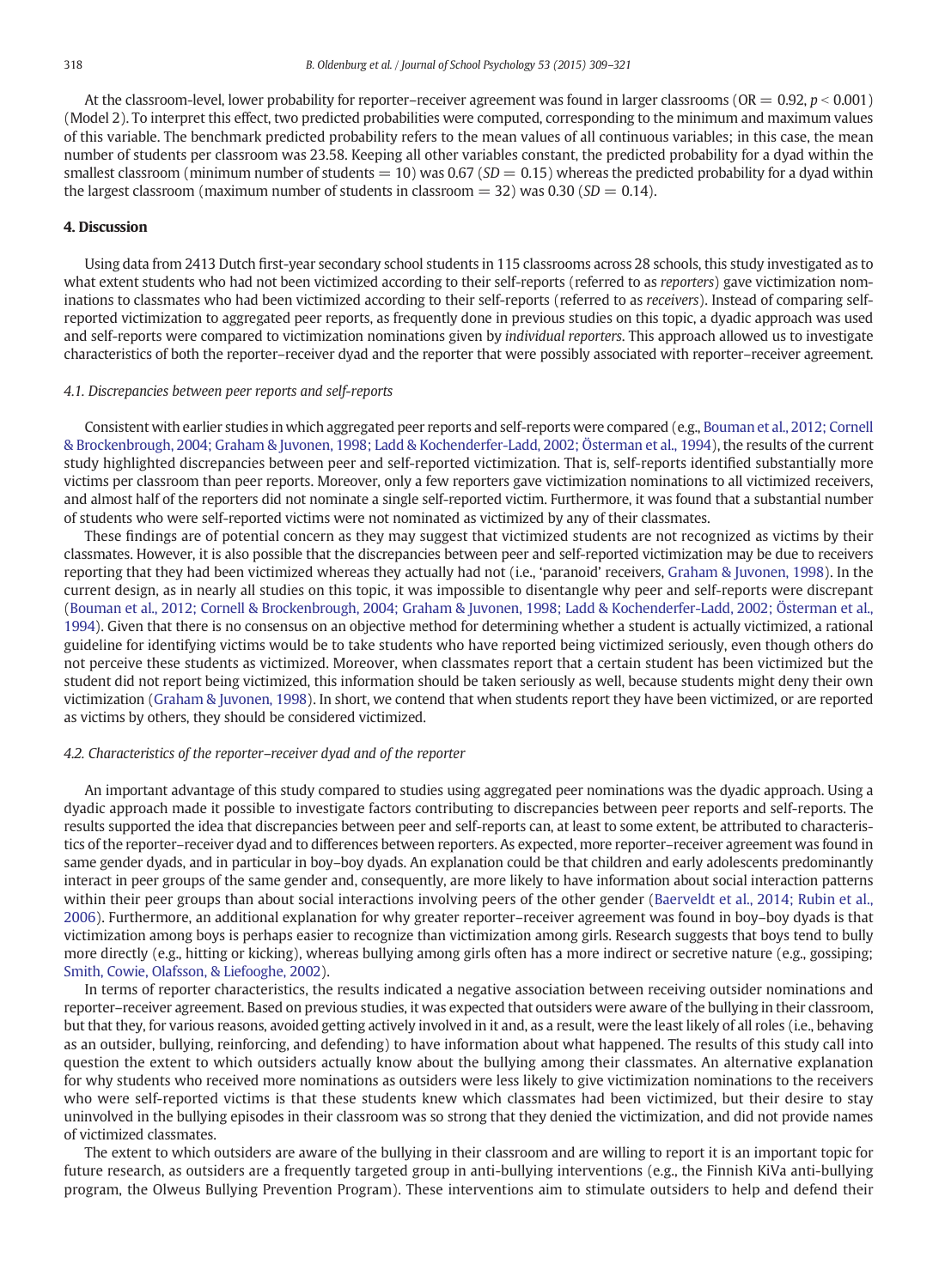victimized classmates; however, if students do not know which of their classmates are victimized, or know it but do not want to admit it, they are unlikely to actually intervene. Understanding whether outsiders actually know who the victims are should be a primary goal for future research. If outsiders really are unaware of the bullying, anti-bullying interventions may be more successful when they explicitly teach students how to recognize victimized classmates and stress that it is the students' responsibility to intervene.

It was expected that students who actively contributed to the bullying (i.e., bullies and reinforcers), were likely to underreport receivers' victimization because they had strong incentives to deny any knowledge of the bullying; however, no support for such a relationship was found. A possible explanation for why this relationship was not found is that nominating victims in an anonymous survey did not cause cognitive dissonance. If this is true, however, it seems reasonable to assume that students who actively contributed to the bullying should be more likely to nominate classmates who were self-reported victims because these students have first-hand knowledge of what happened. Given that no support for a negative or positive relationship was found, it is possible that both effects were simultaneously present but canceled each other out.

Future studies could investigate why no relationship between reporter–receiver agreement and behaving as a bully or reinforcer was found in the present study by taking into account to whom these behaviors were directed ([Huitsing & Veenstra, 2012\)](#page-12-0). As mentioned earlier, it was hypothesized that when students bully a classmate they would be unlikely to nominate this classmate as a victim due to cognitive dissonance. However, in the present study, the measures of bullying behavior were derived from asking students to nominate classmates who generally behaved in the described ways. Thus, it was not possible to disentangle who bullies whom. Investigating behavior during bullying episodes at a dyadic level would allow us to ascertain whether bullies indeed are unlikely to give victimization nominations to their victims.

Finally, consistent with the fourth hypothesis, the results of the current study indicated greater levels of agreement when reporters received more defending nominations. It was expected that defenders would be likely to give victimization nominations as they were actively involved in the bullying by trying to make the victim's situation better rather than worse. However, because the data were cross-sectional, it was not possible to draw conclusions about the causal directions of the relationships found. For example, the causal relationship between behaving as a defender and giving victimization nominations to the receivers who were self-reported victims could be reversed, implying that reporters behaved as defenders because they recognized that their classmates were bullied. From this perspective, recognizing that a classmate is victimized would be an antecedent of behavior. Consistent with this argument, reporters who seemed to be well-aware of which classmates had been victimized tended to behave as defenders, whereas reporters who seemed to be less aware of which classmates had been victimized tended to behave as outsiders. Disentangling the causal mechanisms of these relationships is certainly another important avenue for future research, and would require a longitudinal design, which allows researchers to test whether recognizing that a certain classmate is victimized leads to the defending of this classmate (e.g., [Huitsing, Snijders, Van Duijn, & Veenstra, 2014; Snijders, Van De Bunt, & Steglich, 2010](#page-12-0)).

In this study, we controlled for variables that possibly affected reporter–receiver agreement. At the dyadic-level, it was found that reporter–receiver agreement depended on how often the receiver had been victimized. One explanation is that because these students were victimized more frequently, their classmates had more chances to observe it and, consequently, were better informed about the victimization. An alternative explanation is that those who reported to be victimized sometimes were more likely to over-report their victimization.

#### 4.3. Classroom characteristics

Although this study focused on characteristics of the reporter–receiver dyad and the reporter, results suggested that reporter– receiver agreement depended on classroom characteristics as well. That is, in some classrooms, self-reported victims were more often perceived as victimized than in other classrooms. At the classroom-level, a lower reporter–receiver agreement was found in larger classrooms. A possible explanation for this relationship is that in larger classrooms it is less likely that all classmates know each other well. Thus, students in larger classrooms may have less information about social interactions between classmates than students in smaller classrooms. Furthermore, it was found that reporters were more likely to give victimization nominations to receivers who had reported to be victimized sometimes when there were more self-reported victims in the classroom. A possible explanation for this finding is that in classrooms with more self-reported victims, students were more experienced in recognizing victimized classmates. Accordingly, in these classrooms students would be more likely to perceive classmates who are victimized sometimes as victimized. These findings are in line with other studies in which the bullying process has been found to be strongly influenced by the classroom context (e.g., [Oldenburg et al., 2015; Pozzoli, Gini, & Vieno, 2012; Salmivalli et al., 1996](#page-12-0)). Future studies could further investigate the relationship between classroom climate and reporter–receiver agreement.

#### 4.4. Limitations

An important limitation of this study is that the complexity of the data was reduced by focusing on a subset of all possible dyads. This was done by including only reporters who did not report victimization and receivers who had reported being victimized. The focus was on non-victimized reporters because they potentially can intervene and stop the bullying. In addition, by making this division, it was possible to test the hypotheses using straightforward logistic multilevel models. It is likely that in reality, however, the distinction between victims and non-victims is not as straightforward. Moreover, by dividing students into non-victimized reporters and victimized receivers, it was not possible to investigate as to what extent victims gave victimization nominations to classmates who were self-reported victims, even though a recent study demonstrates that victims can defend each other as well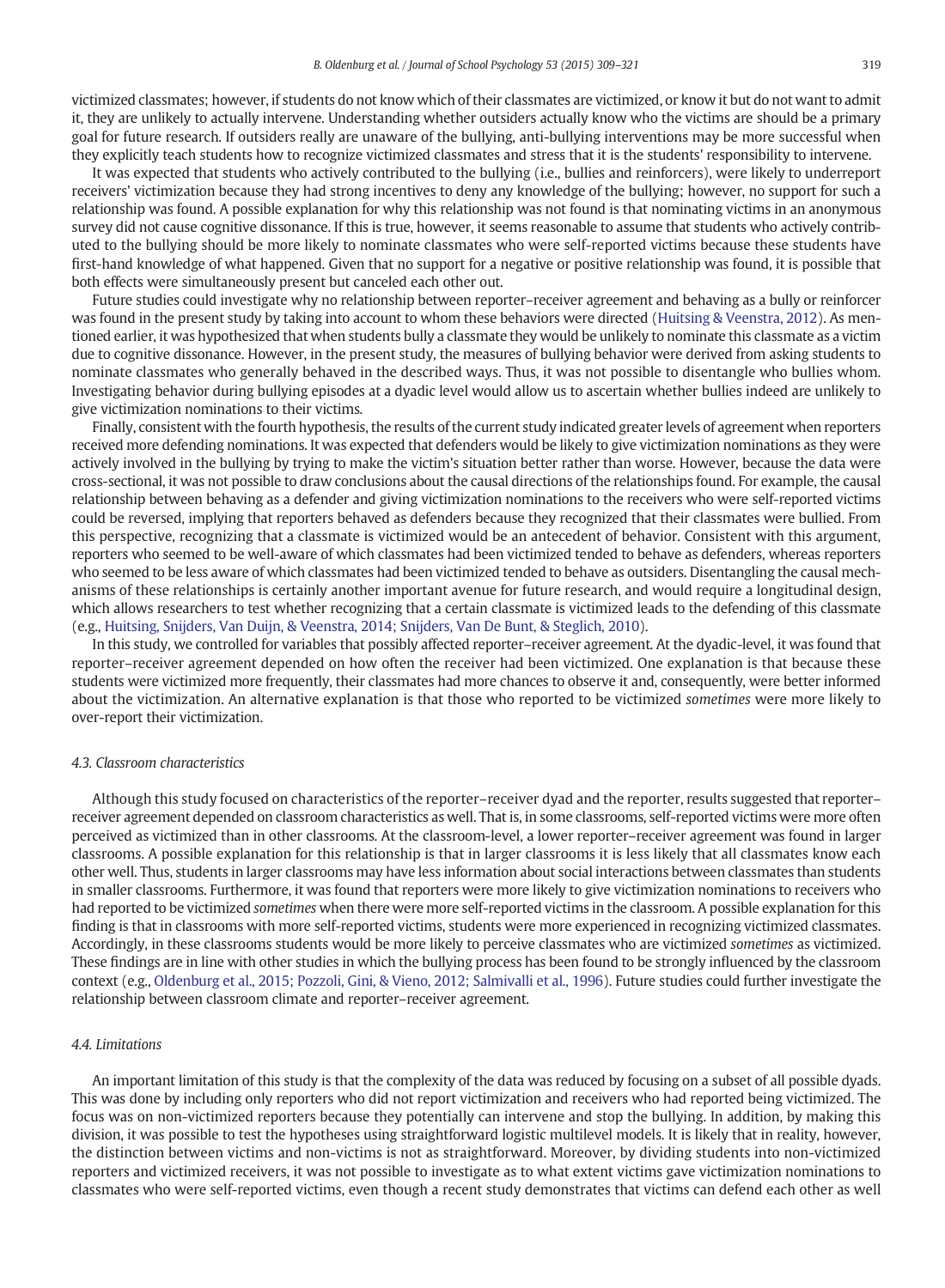<span id="page-11-0"></span>[\(Huitsing & Veenstra, 2012\)](#page-12-0). Future studies could build upon this study by adopting a design that allows students to be reporters and receivers at the same time.

Another limitation of this study is that peer and self-reported victimization were measured using different types of questions. Peer-reported victimization was measured by asking students to nominate up to 10 classmates for each of the five types of victimization (i.e., physical bullying, property attacks, verbal bullying, and direct and indirect relational bullying), whereas self-reported victimization was measured using one question with five response categories reflecting the frequency of the victimization. Combining the different questions led to a broad definition of reporter–receiver agreement. That is, there was reporter–receiver agreement each time the reporter nominated the receiver for one of the five types of victimization and the receiver indicated that he or she had been victimized sometimes, often, or very often. The comparison between peer and self-reports would have been more straightforward if peer and self-reports had the same format and contained information on the form as well as the frequency of the victimization.

As in other studies on school bullying, in the present study there was no objective way to determine reporters' behavior during bullying episodes. Previous studies indicated that students tend to provide rather favorable presentations of their own behavior by over-reporting positive behavior (i.e., defending the victim) and under-reporting negative behavior (i.e., bullying and reinforcing the bully) ([O'Connell et al., 1999; Salmivalli et al., 1996\)](#page-12-0). Thus, peer nominations rather than self-reports were used to measure behavior during bullying episodes. Several studies (Bouman et al., 2012; Gromann, Goossens, Olthof, Pronk, & Krabbendam, 2013; Olthof et al., 2011; Pronk, Olthof, & Goossens, 2014; Reijntjes, Vermande, Goossens, et al., 2013; Reijntjes, Vermande, Olthof, et al., 2013) indicated that peer-nominated bullying behavior is associated in theoretically meaningful ways with various variables, including peer-nominated popularity and resource control, teacher-rated resource control, peer-rated likeability, and self-perceived social competence. However, the proportions of peer-reported bullying behavior should not be interpreted as the degree of behaving in that role; the values actually represent the degree of others' awareness of the behavior. Even though it is plausible that reporters receive more nominations when they frequently behave in a certain way, peer-nominations may not reflect the amount of actual bullying behavior.

Finally, in the present study some children were older than one would expect in the first year of secondary school. In the Netherlands children usually enter secondary school when they are approximately 12 years old. Older children in the first year of secondary school most likely were weaker performing pupils who repeated one or two grades in primary school and/or attended the first grade in secondary school for the second time. Classrooms with a relatively high mean age may contain several of these weaker performing pupils who repeated grades in the past. It could be that there was less reporter–receiver agreement in those classrooms. Unfortunately, we do not have information on the classrooms' level of education and therefore suggest that future studies investigate the relationship between reporter–receiver agreement and educational level.

#### 5. Conclusions

Despite these limitations, by using a dyadic approach, the present study shed light on the discrepancies between peer and self-reported victimization found in earlier studies. Results of the current study suggest that these discrepancies, at least to some extent, can be attributed to characteristics of the reporter–receiver dyad (i.e., gender similarity) and differences between reporters (i.e., reporters who behave as outsiders and defenders). Future research could focus on whether there is more reporter–receiver agreement for certain types of victimization. It is likely that agreement is higher for more visible types of victimization (e.g., physical victimization) than for less visible types of victimization (e.g., indirect relational victimization). In addition, future studies could investigate whether the bullying behavior of reporters toward specific receivers affects the extent to which reporters agree on the victimization of that specific receiver. Understanding as to what extent and under what circumstances peer and self-reported victimization overlap may contribute to the identification of victims and improve anti-bullying interventions.

#### Acknowledgment

This research was funded by a grant (431-09-030) from the Netherlands Organization for Scientific Research (NWO) awarded to Frits Goossens and Marjolijn Vermande. We are grateful to all the participants, teachers, and colleagues who contributed to this study. Furthermore, we gratefully acknowledge the useful comments and suggestions by Marijtje van Duijn. Finally, we want to thank Christian Steglich for helping us in transforming the data in R.

#### References

Aboud, F. E., & Mendelson, M. J. (1996). [Determinants of friendship selection and quality: Developmental perspectives. In W. M. Bukowski, A. F. Newcomb, & W. W.](http://refhub.elsevier.com/S0022-4405(15)00019-9/rf0005) Hartup (Eds.), [The company they keep: Friendship in children and adolescents](http://refhub.elsevier.com/S0022-4405(15)00019-9/rf0005) (pp. 87–112). New York: Cambridge University Press.

Baerveldt, C., Van De Bunt, G. G., & Vermande, M. M. (2014). Selection patterns, gender and friendship aim in classroom networks. Zeitschrift für Erziehungswissenschaft, 17, 171–188. http://dx.doi.org/[10.1007/s11618-014-0546-x](http://dx.doi.org/10.1007/s11618-014-0546-x).

Bouman, T., Van Der Meulen, M., Goossens, F. A., Olthof, T., Vermande, M. M., & Aleva, E. A. (2012). Peer and self-reports of victimization and bullying: Their differential association with internalizing problems and social adjustment. Journal of School Psychology, 50, 759–774. http://dx.doi.org/[10.1016/j.jsp.2012.08.004](http://dx.doi.org/10.1016/j.jsp.2012.08.004).

Bukowski, W., Cillessen, A., & Vel Ásquez, A. (2012). [Peer ratings. In B. Laursen, T. Little, & N. Card \(Eds.\),](http://refhub.elsevier.com/S0022-4405(15)00019-9/rf0020) Handbook of developmental research methods (pp. 211–228). [New York: Guilford.](http://refhub.elsevier.com/S0022-4405(15)00019-9/rf0020)

Cappella, E., Neal, J. W., & Sahu, N. (2012). Children's agreement on classroom social networks: Cross-level predictors in urban elementary schools. Merrill-Palmer Quarterly, 58, 285–313. http://dx.doi.org[/10.1353/mpq.2012.0017](http://dx.doi.org/10.1353/mpq.2012.0017).

Cook, C. R., Williams, K. R., Guerra, N. G., & Kim, T. E. (2009). [Variability in the prevalence of bullying and victimization: A cross-national and methodological](http://refhub.elsevier.com/S0022-4405(15)00019-9/rf0030) [analysis. In S. R. Jimerson, S. M. Swearer, & D. L. Espelage \(Eds.\),](http://refhub.elsevier.com/S0022-4405(15)00019-9/rf0030) Handbook of bullying in schools: An international perspective (pp. 347–363). London, [England: Routledge.](http://refhub.elsevier.com/S0022-4405(15)00019-9/rf0030)